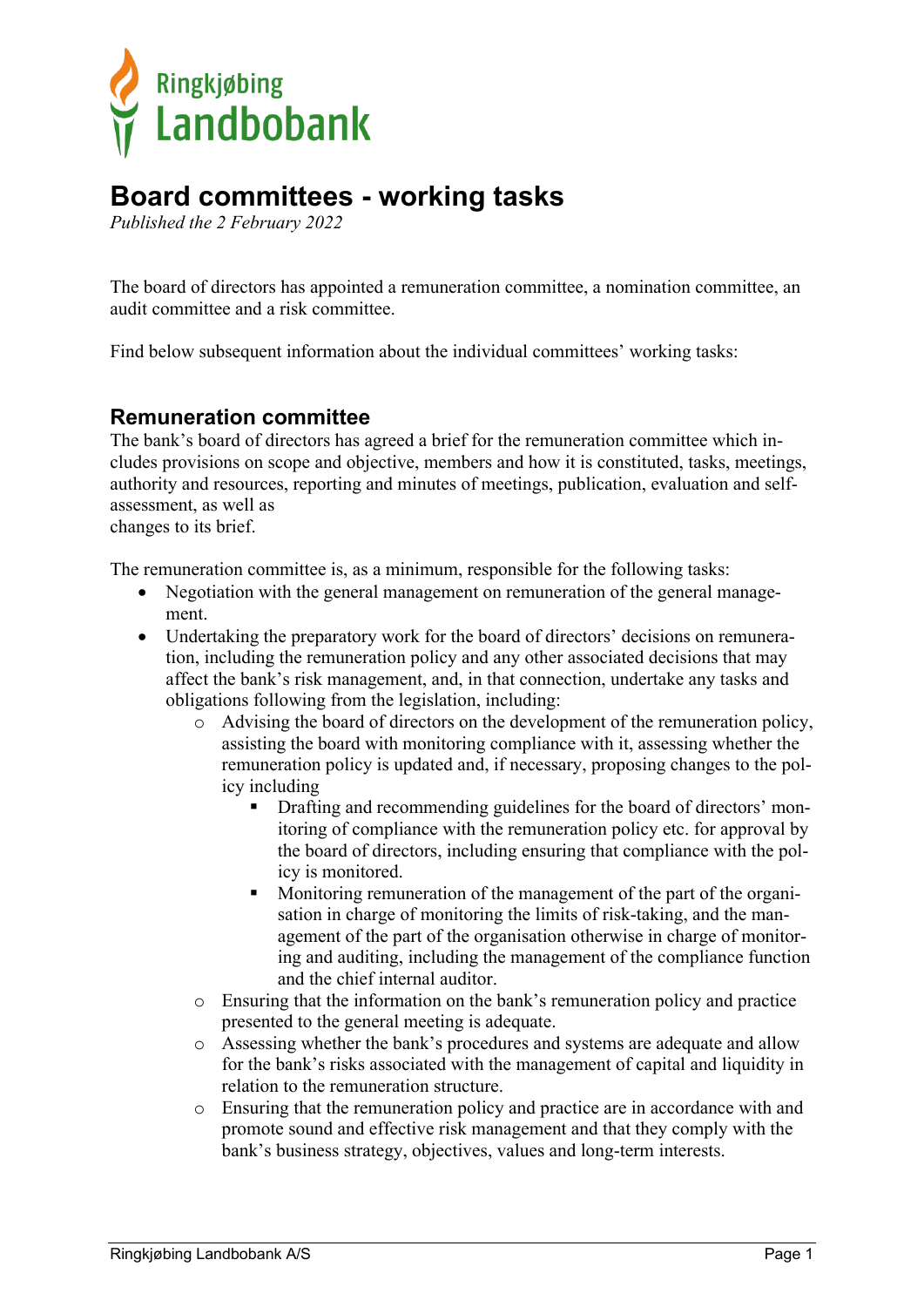

- o Ensuring that independent control functions and other relevant functions are included to the extent that they are necessary for the performance of such tasks and, if necessary, seeking external advice.
- In its preparatory work, and with reference to the adopted remuneration policy, the committee must protect the bank's long-term interests, including those of shareholders, other investors and the public.
- Other remuneration-related tasks, including supporting the board of directors in its task of identifying major risk takers.
- Tasks in connection with the bank's compliance with the remuneration policy under the special requirements for housing.

In addition, the Recommendations on Corporate Governance require the remuneration committee to undertake at least the following preparatory tasks:

• Prior to approval by the shareholders' committee, the remuneration committee must submit proposals for remuneration of members of the bank's board of directors and shareholders' committee to the board and the shareholders' committee, ensure that the remuneration is in accordance with the bank's remuneration policy and recommend a remuneration policy applying to the bank in general.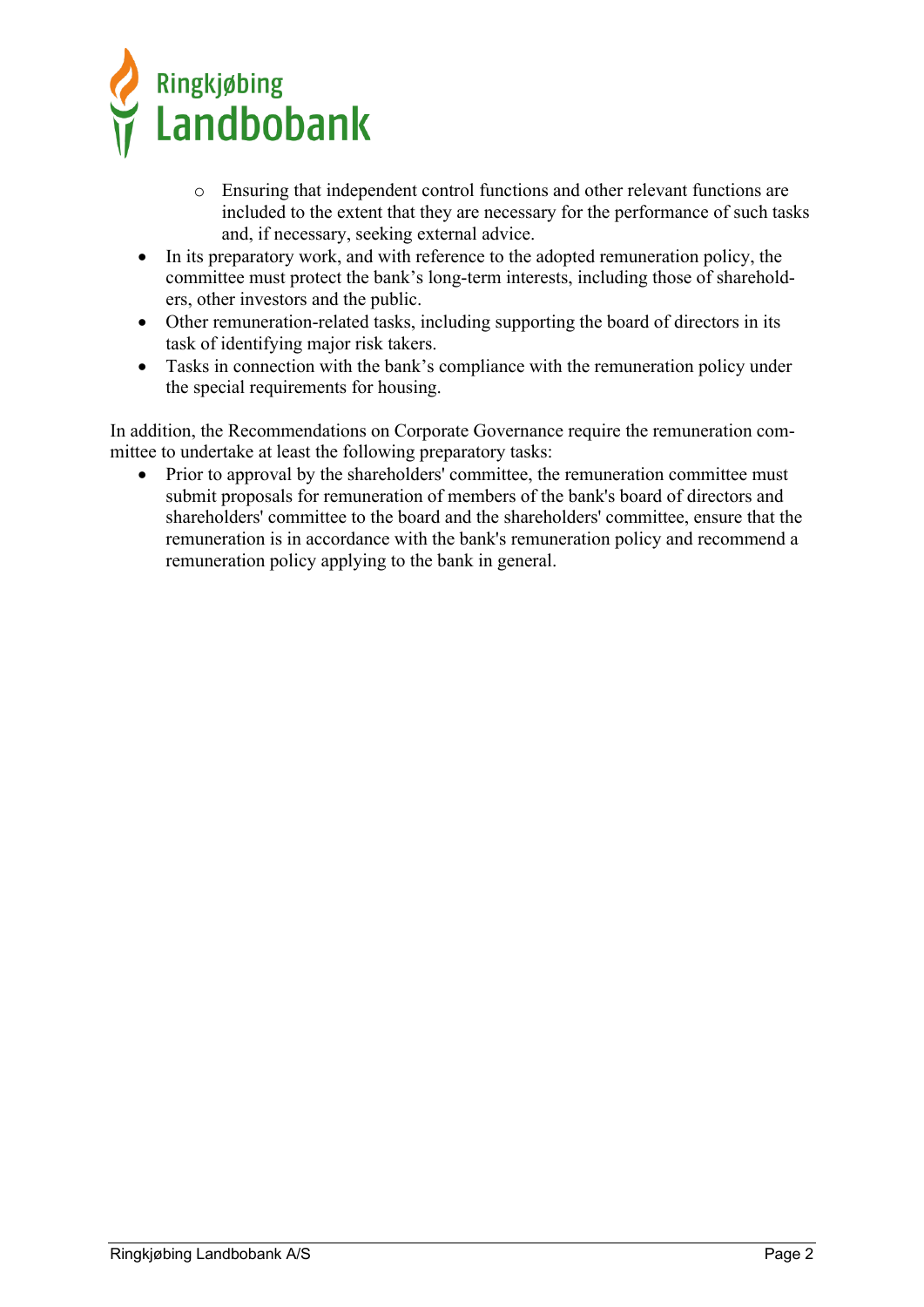

### **Nomination committee**

The bank's board of directors has agreed a brief for the nomination committee which includes provisions on scope and objective, members and how the committee is constituted, tasks, meetings, authority and resources, reporting and minutes of meeting, publication, evaluation and self-assessment, as well as changes to the brief.

The nomination committee is, as a minimum, responsible for the following tasks:

- Preparing proposals and recommendations for the election and re-election of members to the bank's shareholders' committee and board of directors and appointment of the bank's general management, including describing the qualifications required of the board of directors and the bank's general management etc. The process for recruitment of candidates for the board of directors is carried out on the basis of discussions in the committee.
- Regularly and at least once a year assessing the board of directors' size, structure, composition and results in relation to its tasks and reporting and making recommendations for possible changes thereof to the full board of directors.
- Regularly and at least once a year assessing whether the full board of directors has the required combination of knowledge, professional skills, diversity and experience, and whether individual members meet the requirements of Section 64 of the Danish Financial Business Act, and reporting and making recommendations for possible changes thereof to the full board of directors, including a possible action plan for the future composition and proposals for specific changes. An individual member of the management (board of directors) must also regularly assess that he or she has allocated sufficient time to his or her duties cf. Section 64a of the Danish Financial Business Act. The nomination committee must assess at least once a year whether it agrees with the individual's assessment.
- Regularly and at least once a year evaluating the bank's general management, making recommendations to the board of directors and ensuring that the board of directors discusses succession plans when judged to be necessary.
- Regularly reviewing the board of directors' policy for selection and appointment of members to the general management if such a policy has been prepared, and making recommendations to the board of directors (currently there is no such policy).
- Setting a target percentage of the under-represented gender on the board of directors and preparing a policy on how to reach this figure.
- Preparing a policy for diversity on the board of directors.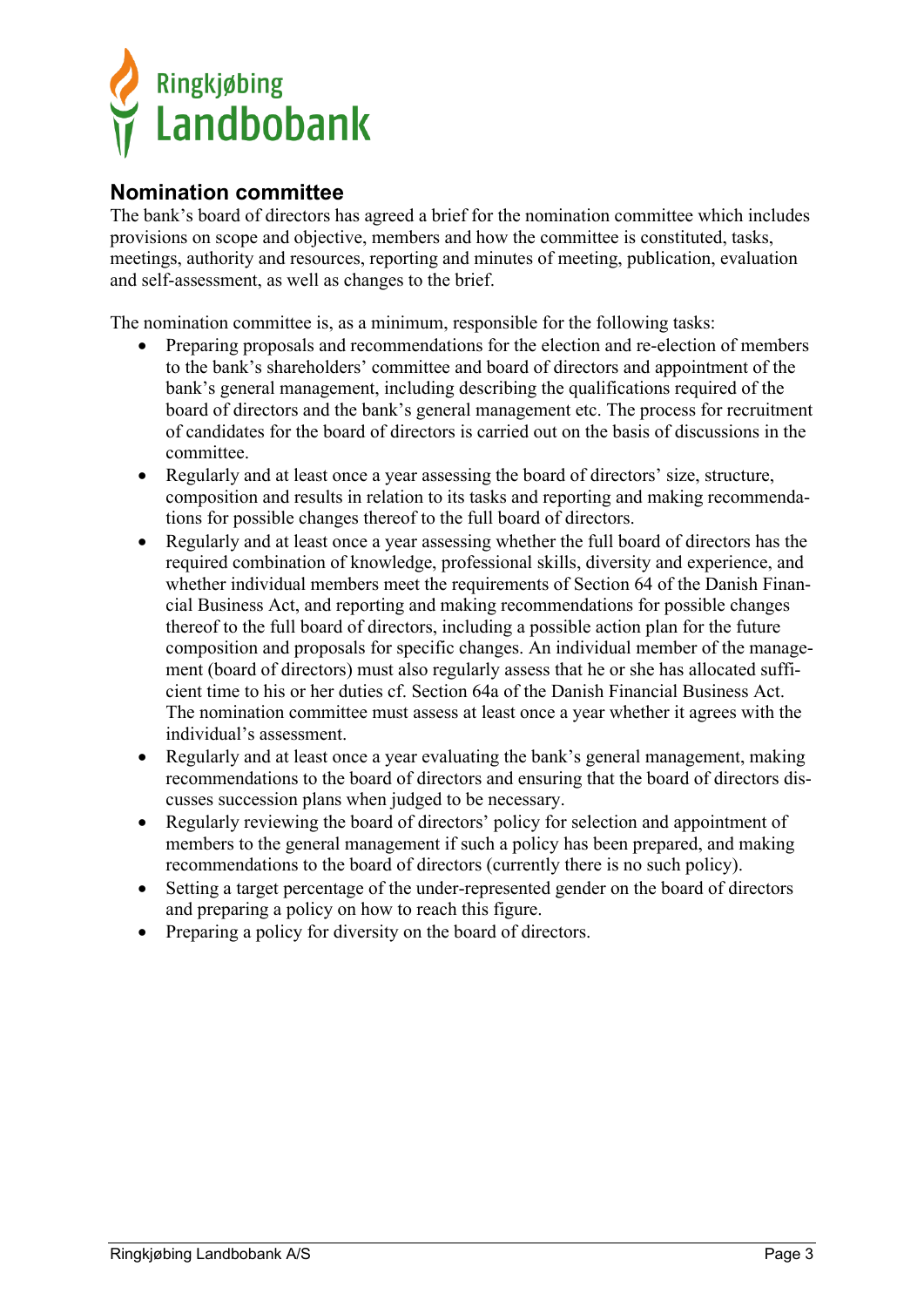

## **Audit committee**

The bank's board of directors has agreed a brief for the audit committee which includes provisions on how the committee is constituted and its objective, members, meetings, authority etc., tasks, reporting and self-assessment.

The audit committee is, as a minimum, responsible for the following tasks:

- Informing the board of directors of the result of the statutory audit, including the financial reporting process.
- Monitoring the financial reporting process and making recommendations or proposal for the purpose of ensuring integrity.
- Monitoring whether the bank's internal control system, internal audit and risk management systems are effective with respect to the financial reporting of the bank without violating its independence.
- Monitoring the statutory auditing of the financial statements etc.
- Monitoring and verifying the auditor's independence, pursuant to Sections 24-24c of the Act on Approved Auditors and Audit Firms and to Article 6 of Regulation (EU) no. 537/2014 of the European Parliament and of the Council of 16 April 2014 on specific requirements regarding audit of public interest entities, and approving the auditor's provision of services other than audit, pursuant to Article 5 of the Regulation.
- Being in charge of the procedure for selecting and recommending an auditor for election, pursuant to Article 16 of Regulation (EU) no. 537/2014 of the European Parliament and of the Council of 16 April 2014 on specific requirements regarding audit of public-interest entities.